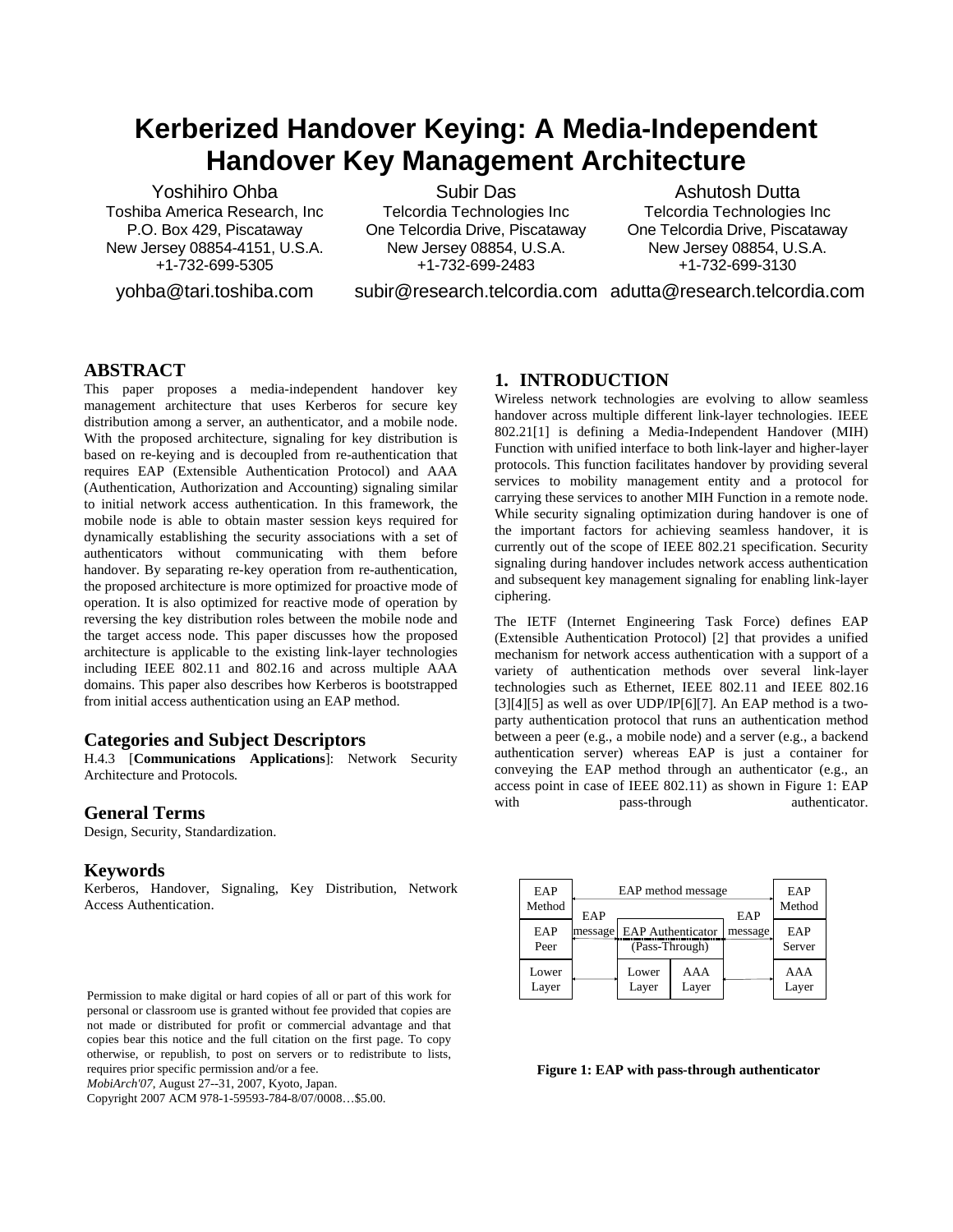Although EAP provides a media-independent mechanism for network access authentication, its basic design has not sufficiently taken into account to optimize its signaling when the peer changes one authenticator to another one due to a handover, except for specific EAP methods that address this issue by providing enhancements using session resumption to address this issue [\[8\].](#page-6-7) However, such enhancements are not usable when other EAP methods are used for initial network access authentication.

The IETF has recently started the HOKEY (Handover Keying[\)\[9\]](#page-6-8) working group to define mechanisms and protocols for optimizing EAP for handover. The HOKEY WG is defining three components, such as low-latency re-authentication (or HOKEY re-authentication), handover key management and preauthentication. HOKEY re-authentication defines an extension to EAP to minimize message roundtrips by utilizing keying material generated by a previous EAP session. Handover key management defines a new key hierarchy that spans multiple authenticators as well as a key distribution mechanism from the server to the authenticators. Pre-authentication is a proactive handover optimization technique by which a peer runs EAP for a candidate target authenticator from the serving access network [\[10\].](#page-6-9)

However, there are two issues on the HOKEY components. First, HOKEY re-authentication still requires a peer to communicate with the server that is typically co-located with an AAA server thatresides in the home or a visited operator's network<sup>1</sup> and is likely to be physically away from the peer's location. Thus, it is difficult for HOKEY re-authentication to reduce the handover latency to the extent that does not affect the performance of realtime applications. Second, HOKEY pre-authentication requires an accurate anticipation on movement of the mobile node. However, movement anticipation is difficult when there are a number of candidate authenticators in the neighboring networks.

This paper proposes Kerberized Handover Keying (KHK), a new architecture for handover key management using Kerberos [\[11\]](#page-6-10) in order to address the issues on HOKEY. KHK is aimed to provide the following features: KHK does not require post-handover AAA signaling for authentication and authorization as long as the mobile node proactively obtains per-authenticator keys. The posthandover signaling latency is expected to be reduced to the order of propagation delay within the access network based on a few message exchanges between the peer and the authenticator for Kerberos ticket installation and execution of a lower-layer secure association protocol. KHK can reduce the size of required key cache for proactive keying operation since each authenticator does not need to store a key for a mobile node before handover.

There is an existing work EAP-GSS [\[12\]](#page-6-11) that uses Kerberos for network access authentication and key management. The work was initially considered as a candidate for IEEE 802.11i. However, unlike KHK, the work neither considers handover optimization nor allows any EAP method to be used for initial network access authentication.

1

## <span id="page-1-1"></span>**2. Kerberos Overview**

Kerberos [\[10\]](#page-6-9) is a three-party authentication and key management protocol based on symmetric keys. There are three principals in Kerberos; a client, a server, and a key distribution center (KDC). KDC provides two special servers: an Authentication Server (AS) and a Ticket Granting Server (TGS). It is assumed that each client and server has a pre-established trust relationship with KDC based on a secret key.

In Kerberos, a session key that is used by the client and server to securely establish a session is generated by the KDC and distributed to the client. The client then distributes the session key to the server using a *ticket*, or a record generated by the KDC to help a client authenticate itself to a server. The ticket contains the identity of the client, a session key, a timestamp and other information, where all pieces of information, except for a ticket version number, a realm and a server name, are encrypted using the server's secret key shared only with the KDC. The Kerberos protocol consists of three exchanges where the initial exchange is performed only once. [Figure 2: Kerberos sequence](#page-6-3) shows a typical protocol sequence of Kerberos.



**Figure 2: Kerberos sequence** 

In the initial exchange (AS-REQ/AS-REP exchange), the client requests a Ticket Granting Ticket (TGT), or a special ticket used for generating other tickets, from the AS. The AS generates a TGT, which contains a session key for TGS (a TGS session key), and sends the client the TGT together with a copy of the TGS session key that is encrypted with the secret key shared only with the client.

In the second exchange (TGS-REQ/TGS-REP exchange), the client sends the server's identity and the TGT to the TGS, together with the credentials generated using the TGS session key so that the TGS can verify that the client possesses the same TGS session key. After successful verification of the credentials, the TGS generates a ticket which contains a session key for the server and sends the client the ticket and a copy of the session key that is encrypted with the secret key shared only with the client.

In the third exchange (AP-REQ/AP-REP exchange), the client sends the ticket obtained in the second exchange, together with the message authentication code computed by the client using the session key so that the server can verify that the client possesses the session key. The AP-REP message may be omitted if the client does not need to authenticate the server. After successful verification of the credentials, the client and server are able to use the session key for protecting their application protocol.

<span id="page-1-0"></span><sup>1</sup> An AAA server in the visited operator's network also serves as the home AAA server for subscribers of the operator.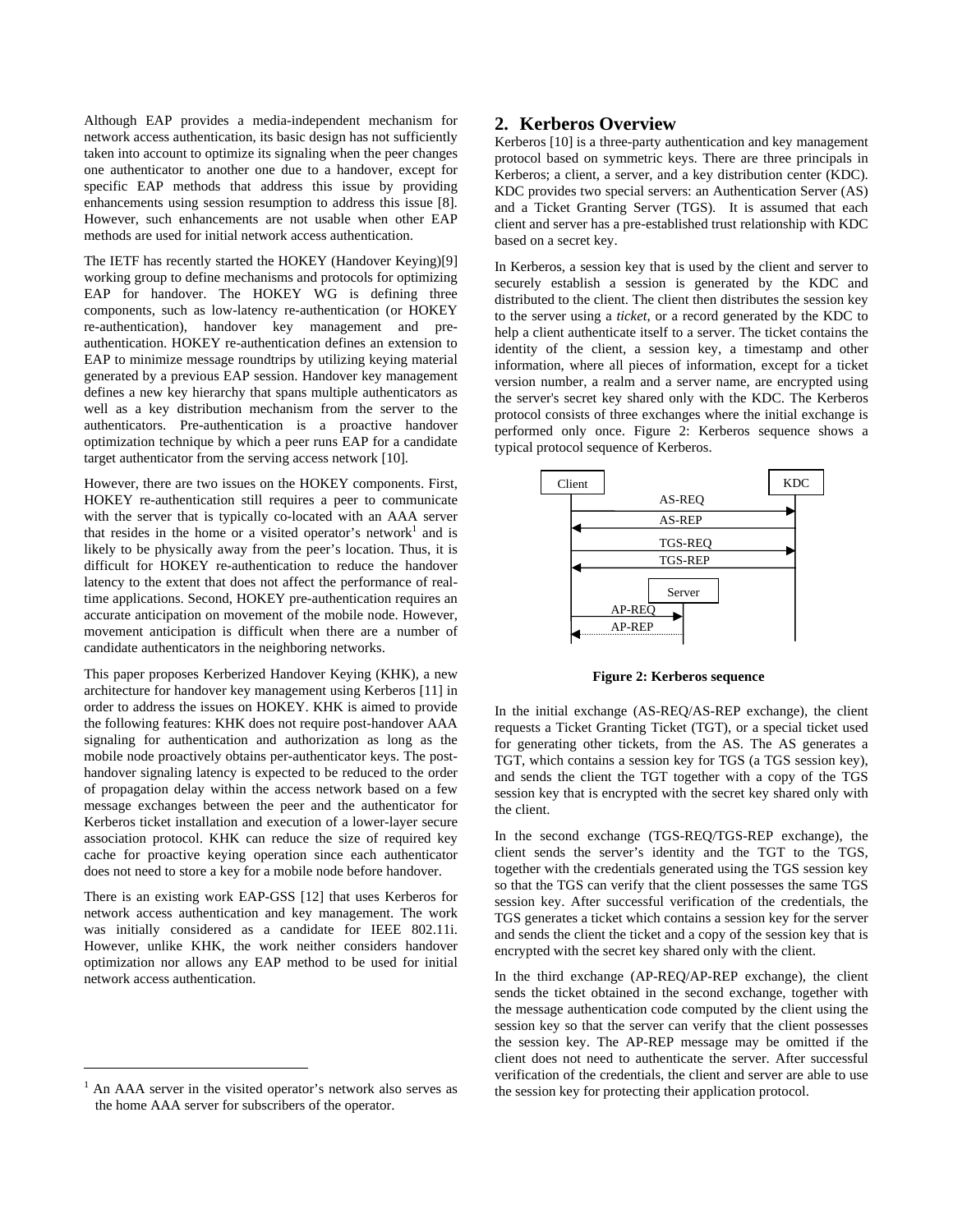## **3. Kerberized Handover Keying (KHK)**

In KHK, a mobile node and an authenticator (i.e., an access point or a base station) act as a client or a server of Kerberos, where the roles of client and server can be reversed depending on the timing when a ticket is delivered to the authenticator. Proactive mode is the case in which ticket delivery to the authenticator happens before the handover. Reactive mode is the case in which ticket delivery to the authenticator happens after the handover. Proactive mode is more optimized than reactive mode since it does not require for a mobile node to communicate with KDC after handover. In such cases, the signaling latency after handover is expected to be similar to that for IEEE 802.11i 4-way handshake [\[4\]](#page-6-3) and is known to be less than 20msec [\[13\].](#page-6-12) KHK does not require an authenticator to create any state for a mobile node before handover even in proactive mode.

Initially, the mobile node obtains the identity of the KDC and the secret key shared with the AS during initial network access authentication by using the bootstrapping mechanism as described in Section [4.](#page-4-0)

After initialization, the three steps of Kerberos explained in Section [2](#page-1-1) are executed. Those three steps are executed differently in proactive and reactive modes. The detailed differences are explained in Sections [3.1](#page-2-0) and [3.2.](#page-2-1)

# <span id="page-2-0"></span>**3.1 Proactive Mode**

In this section, proactive mode is explained using [Figure 3: KHK](#page-3-0)  [proactive mode.](#page-3-0)

First, the mobile node (MN) runs an AS-REQ/AS-REP exchange with the KDC to obtain a TGT.

When the MN discovers one or more authenticators (e.g., events D1 and D2) by using authenticator discovery mechanisms as described in Section [3.4,](#page-3-0) it runs a TGS-REQ/TGS-REP exchange with the KDC to obtain a ticket for each discovered authenticator (A1 and A2). When the MN makes a handover to one of the discovered authenticators (e.g., event H1), it runs an AP-REQ/AP-REP exchange with the authenticator (AP-REP message is optional). When the MN makes another handover to a different authenticator (e.g., event H2), it runs an AP-REQ/AP-REP exchange with the authenticator. In this case, the mobile node and the target authenticator act as a client and a server of Kerberos, respectively.

After the AP-REQ/AP-REP exchange, one or more additional KRB-SAFE messages or link-layer specific SAP (Secure Association Protocol) messages are exchanged between the mobile node and the target authenticator to establish a link-layer security association between the mobile node and the authenticator. These messages carry link-layer specific parameters such as link-layer ciphersuites parameters. The use of KRB-SAFE messages allows the architecture to be independent of link-layer technologies; each link-layer technology only needs to define a Kerberos transport between a mobile node and an authenticator as well as the format and semantics of the link-layer specific parameters to be carried in KRB-SAFE messages.

In the case of IEEE 802.11, link-layer authentication frames can be used as the Kerberos transport between a mobile node and an authenticator, and 802.11i 4-way handshake is used as the SAP instead of KRB-SAFE messages. Similarly, in the case of IEEE 802.16, new PKM (Privacy Key Management) message types can

be defined to carry Kerberos messages between a mobile station and a base station, and PKM 3-way handshake is used as the SAP instead of KRB-SAFE messages. In both the cases it requires modifications to the link-layer specifications.



**Figure 3: KHK proactive mode** 

# <span id="page-2-1"></span>**3.2 Reactive Mode**

In this section, reactive mode is explained using [Figure 4: KHK](#page-4-1)  [reactive mode.](#page-4-1)

First, the mobile node (MN) runs an AS-REQ/AS-REP exchange with the KDC to obtain a TGT, in the same way as proactive mode.

In reactive mode, the Kerberos roles of the mobile node and the target authenticator are reversed, i.e., the mobile node and the target authenticator act as a server and a client, respectively. After a handover to the target authenticator, the mobile node first sends a trigger message to the target authenticator. The target authenticator then runs a TGS-REQ/TGS-REP exchange with the KDC to obtain a ticket for the mobile node and then runs an AP-REQ/AP-REP exchange with the mobile node (AP-REP message is mandatory to authenticate the MN before KRB-safe or SAP exchange).

After the AP-REQ/AP-REP exchange, one or more additional KRB-SAFE messages or link-layer specific SAP (Secure Association Protocol) messages are exchanged between the mobile node and the target authenticator to establish a link-layer security association between the mobile node and the authenticator. This exchange is performed in a similar fashion as the proactive mode.

Since the trigger message is unprotected, a resource consumption DoS (Denial of Service) attack is possible for reactive mode. An additional mechanism may be needed to mitigate such a DoS attack.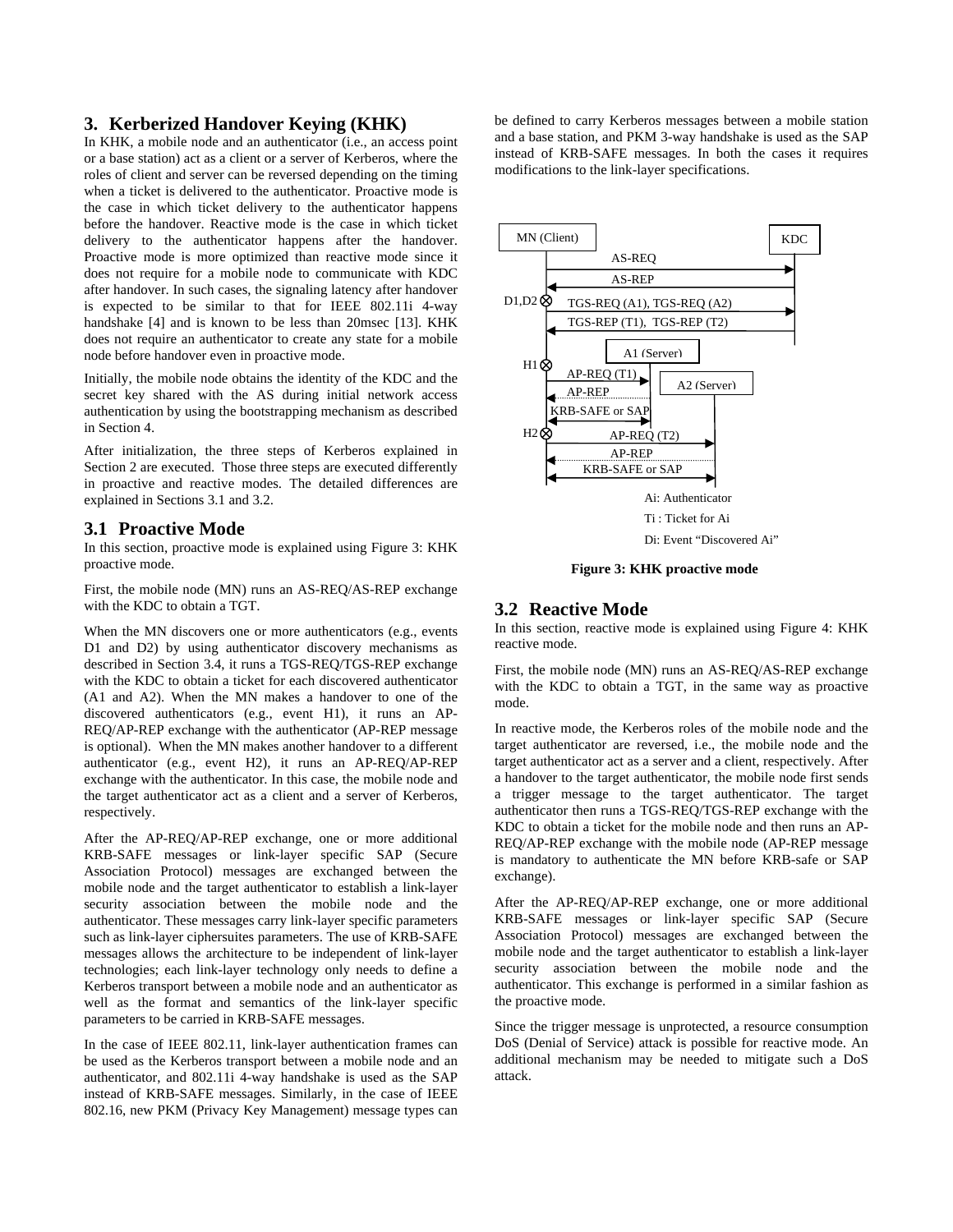The signaling latency after handover for reactive mode is expected to be the one for proactive mode plus one round trip between the authenticator and the KDC. Therefore, the handover performance for real-time applications for reactive mode depends on the location of the KDC. As described in Section [3.6,](#page-4-1) the KDC can be placed at a location closer to the authenticators using cross-realm operation. However, use of proactive mode is more recommended whenever possible than reactive mode for which the handover performance does not depend on the location of the KDC.



**Figure 4: KHK reactive mode** 

## **3.3 Key Lifetime**

Since a Kerberos ticket contains a key lifetime, it is possible to assign different key lifetimes (or different authorization lifetimes if the key lifetime is same as the authorization time) for different authenticators depending on (but not limited to) link-layer type and location, to provide flexibility in key management for heterogeneous link-layer technologies.

#### <span id="page-3-0"></span>**3.4 Authenticator Discovery**

In proactive mode of KHK, the mobile node needs to discover authenticators in neighboring networks. An authenticator discovery mechanism needs to provide at least the following information.

- Discovering the identity of the authenticator so that the mobile node can identify it when obtaining a ticket for the authenticator from the KDC. Note that a single authenticator identity may be used for multiple network points of attachment (e.g., access points, base stations or access routers).
- Discovering an address of the authenticator so that the mobile node can communicate with the authenticator for an AP-REQ/AP-REP exchange. The address may be a link-layer address or an IP address. When a single authenticator identity is used for multiple network points of attachments, the authenticator identity is associated with multiple addresses.

In IEEE 802.11r [\[14\],](#page-6-13) R0KH-ID and BSSID advertised in Beacon frame correspond to the identity and an address of the authenticator, respectively, but it is applicable to IEEE 802.11 link-layer only. On the other hand, a media-independent authenticator discovery mechanism is highly demanded to provide all pieces of information described above. IEEE 802.21

Information Service [1] is considered to be such a mechanism because it provides various pieces of information on neighboring networks to facilitate handover decision making process and is designed to work over any media.

# **3.5 Authorization and Accounting**

Kerberos allows authorization information to be embedded in a ticket's authorization data when encapsulated by the KDC-issued authorization data element. If the authorization credentials issued by the KDC contain the entire authorization information that is needed by the authenticator to perform access control, it is possible to eliminate AAA signaling after handover not only for authentication but also for authorization.

The authorization model used for Kerberized handover keying is described as follows:

- The node that implements KDC also implements AAA client to communicate with an AAA server for authorization purpose.
- When the KDC receives a TGS-REQ message from a Kerberos client (i.e., a mobile node in proactive mode or an authenticator in reactive mode), it asks the AAA client for authorization information for the Kerberos client. The AAA client obtains the authorization information from the AAA server using an AAA protocol and returns the obtained information to the KDC.
- The KDC embeds the authorization information in the authorization data field of the ticket to be contained in a TGS-REP message.

There are two requirements for this authorization model to work. First, the format and semantics of authorization credentials need to be standardized for interoperability. Second, in the case of reactive mode, the authorization information needs to be carried in the encrypted data part of TGS-REP message so that the Kerberos client in reactive mode (i.e., an authenticator) is able to obtain the authorization information to be used for the mobile node.

Accounting is performed on the authenticator as is done in existing link-layer technologies, i.e., the node that implements authenticator also implements AAA client for accounting. In order to associate accounting records with an appropriate authorization session, an authorization session identifier needs to be contained in the authorization credentials. The AAA interaction for authorization and accounting is illustrated in [Figure 5: AAA interaction for authorization and accounting.](#page-6-14) The difference between proactive mode and reactive mode with regard to authorization and accounting is that the KDC indirectly passes the authorization information to the authenticator via the mobile node in proactive mode whereas the KDC directly passes authorization information to the authenticator in reactive mode.

Note that the AAA client on the authenticator node also has authentication functionality for initial network access.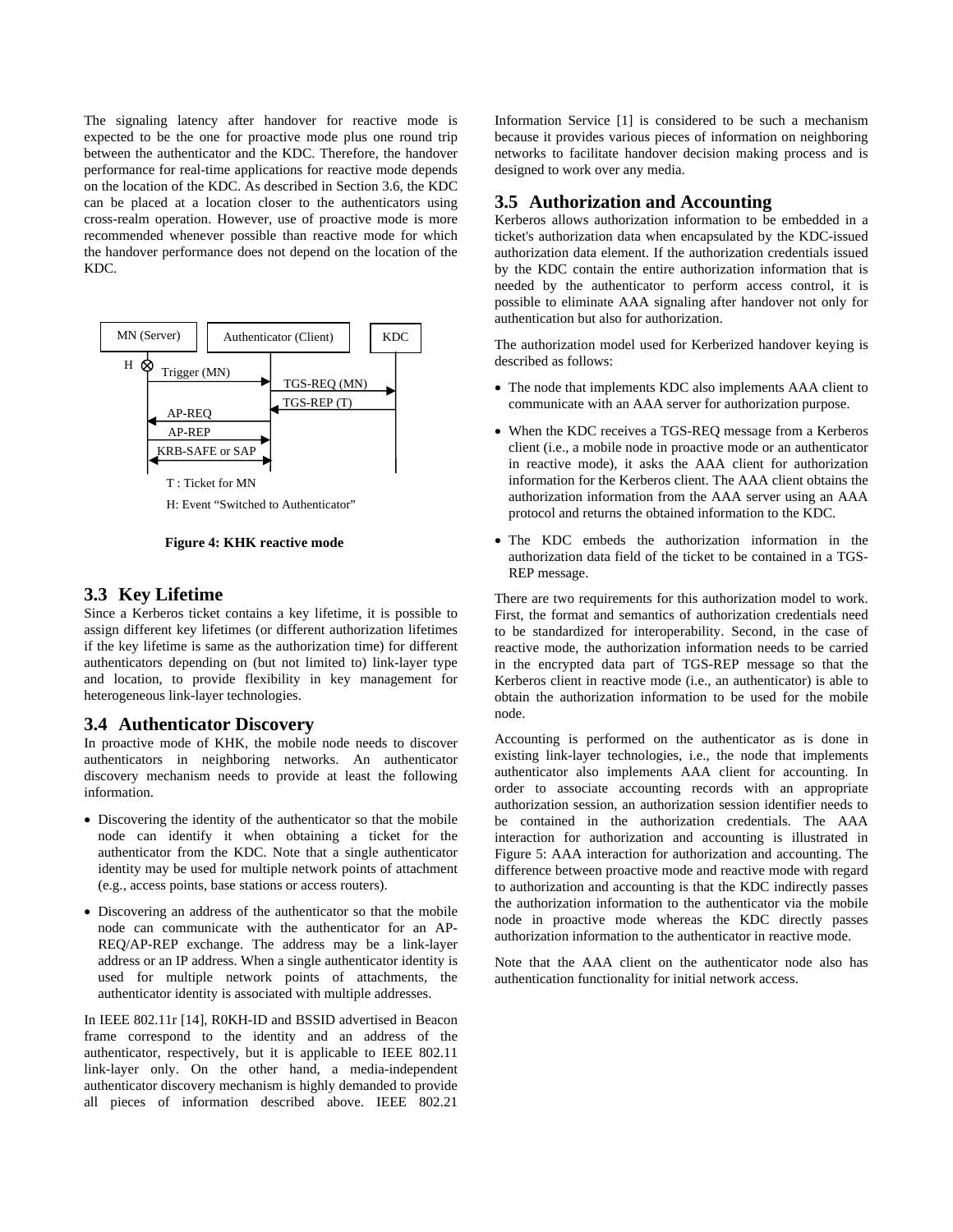

**Figure 5: AAA interaction for authorization and accounting**

# <span id="page-4-1"></span>**3.6 Mapping Kerberos realms to AAA domains**

Kerberos is designed to operate across organizational boundaries. A client in one organization can be authenticated to a server in another. Each organization wishing to run a Kerberos server establishes its own "realm". The name of the realm in which a client is registered is referred to as the local realm.

By establishing "inter-realm" keys, the administrators of two realms can allow a client authenticated in the local realm to prove its identity to the servers in other realms. The exchange of interrealm keys registers the ticket-granting service of each realm as a principal in the other realm. A client is then able to obtain a TGT for the remote realm's ticket-granting service from its local realm. When that TGT is used, the remote ticket-granting service uses the inter-realm key (which usually differs from its own normal TGS key) to decrypt the TGT. Tickets issued by the remote ticket-granting service will indicate to the end-service that the client was authenticated from another realm.

In general, Kerberos realms and AAA domains are independent. However, for simplicity, we introduce an operationally reasonable model. We assume that Kerberized handover keying uses DNS domain name as Kerberos realm name and AAA domain name.

Let  $D(n)$  denote a AAA domain whose DNS domain name is n. Let Rn be a set of Kerberos realms for which the realm name contain n in their suffix. The relationship between an AAA domain and Kerberos realms in KHK is represented as follows.

#### $D(n) = Rn$ .

This means that an AAA domain consists of a set of Kerberos realms and that a mobile node can tell whether a particular Kerberos realm belongs to a particular AAA domain by using the name of the Kerberos realm and the name of the AAA domain. An example mapping between an AAA domain and Kerberos realms is shown in [Figure 6: Example relationship between AAA](#page-6-14)  [domain and Kerberos realms.](#page-6-14) Defining multiple realms within a single AAA domain is important for KHK to be scalable as well as to reduce signaling latency by placing a KDC at a location physically close to the mobile node as much as possible.

AAA domain "mydomain.com"

Kerberos Realm "r1.mydomain.com" Kerberos Realm "r2.mydomain.com"

### **Figure 6: Example relationship between AAA domain and Kerberos realms**

To support seamless handover across AAA domains, we also assume that there are pre-established Kerberos inter-realm keys between two AAA domains that have a roaming relationship with each other. When a mobile node moves from the serving authenticator to the target authenticator across AAA domains, it acquires a cross-realm TGT valid for the remote KDC in the visited AAA domain by contacting the local KDC in the home AAA domain. If there are one or more intermediate realms between the local and remote realms, the mobile node iterates the TGT acquisition procedure along the authentication path. The authorization credentials generated by the local KDC need to be preserved in the cross-realm TGT used for the remote KDC. Since the two AAA domains typically belong to different branches of the DNS domain hierarchy, the determination process of the authentication path is not trivial. In this case, the authentication path may be dynamically resolved using referrals of KDCs as specified in [\[15\].](#page-6-14) A more optimized mechanism that eliminates the iteration of the TGT acquisition procedure also exists [\[16\].](#page-6-15) 

Cross-realm operation of Kerberos is also possible for handover within the same AAA domain. When the mobile node moves from the serving authenticator to the target authenticator across Kerberos realms within the same AAA domain, it acquires a cross-realm TGT valid for the target KDC (i.e., the KDC for the target authenticator) by contacting the serving KDC (i.e., the KDC for the serving authenticator). In case there are one or more intermediate realms between the two KDCs in the same AAA domain, the mobile node iterates the TGT acquisition procedure along the authentication path. The authorization credentials generated by the serving KDC need to be preserved in the crossrealm TGT used for the target KDC. The authentication path may be constructed based on the DNS domain hierarchy, which makes the traversal of the authentication path easier than the interdomain case.

In proactive mode, the iteration of the TGT acquisition procedure needed for cross-realm operation is performed by the target authenticator instead of the mobile node. This effectively reduces Kerberos message exchanges over the link between the mobile node and the authenticator.

## <span id="page-4-0"></span>**4. Bootstrapping Kerberos from EAP**

To support roaming among multiple AAA domains, it is required to define a mechanism to dynamically configure the principal name of the local KDC and the secret key used for it as much as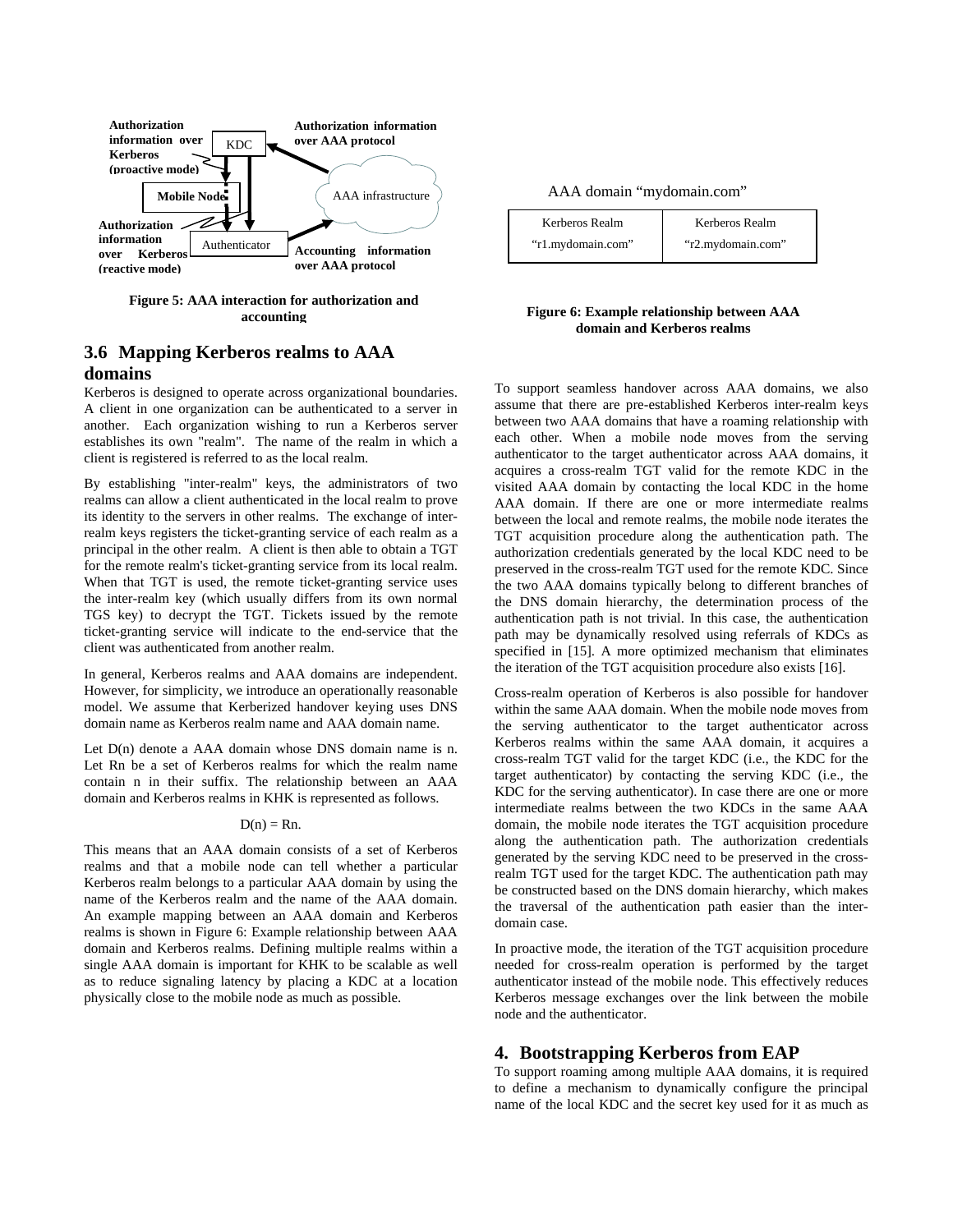possible. For this purpose, we propose a mechanism to bootstrap Kerberos from network access authentication credentials using EAP-EXT[\[17\] w](#page-6-16)hich is a new EAP method.

EAP-EXT is a tunneling method that encapsulates any EAP authentication method and provides capabilities negotiation by which newly defined functionality can be enabled. EAP-EXT provides backward compatibility to the existing EAP authentication methods, as it makes the new functionality available while still using existing EAP methods without any modification to them.

EAP-EXT currently defines two capabilities, i.e., channel binding and re-authentication. We propose to add a new capability on Kerberos to EAP-EXT. EAP-EXT message format with an additional capability bit (i.e., 'K' bit) for Kerberos bootstrapping is shown in [Figure 7: EAP-EXT message format with Kerberos](#page-6-17)  [bootstrapping capability.](#page-6-17) 

| 1 octet         | 1 octet    | 1 octet | 1 octet     |  |  |  |
|-----------------|------------|---------|-------------|--|--|--|
| Code            | Identifier | Length  |             |  |  |  |
| Type            | Version    | Flags   | Canabilitie |  |  |  |
| TLVs (optional) |            |         |             |  |  |  |

Capabilities:

Bit 0: 'R' bit (Re-authentication)

Bit 1: 'C' bit (Channel Binding)

#### **Bit 2: 'K' bit (Kerberos)**

## **Figure 7: EAP-EXT message format with Kerberos bootstrapping capability**

When both the peer and server set 'K' bit in the final EAP-EXT message exchange which is integrity protected using the key exported from an inner EAP authentication method, the peer and server bootstrap Kerberos. The following information is required to bootstrap Kerberos and carried in a Kerberos-Boot (KRB-BOOT) TLV (Type-Length-Value) in the final EAP-EXT request message with 'K' bit set.

- The length and the lifetime of the secret key (EAP-KRB-KEY) to be shared between the mobile node and local KDC
- The principal name and realm of the local KDC
- IP address of the local KDC

EAP-KRB-KEY is derived from EMSK (EAP Master Session Key) as a USRK (Usage Specific Root Key) [\[18\]](#page-6-17) as follows, where KDF denotes a key derivation function defined in [\[18\]](#page-6-17) and length denotes the length of the derived key.

EAP-KRB-KEY = KDF(EMSK, "EAP-EXT-Kerberos-Boot-Key", length).

The EAP server also installs the information carried in the KRB-BOOT TLV to the local KDC as shown in [Figure 8: Kerberos](#page-1-0)  [bootstrapping sequence,](#page-1-0) where "Method" denotes a Method TLV

that carries an EAP method payload and AUTH denotes an AUTH TLV that carries integrity protection data.

In order to simplify the Kerberos bootstrapping procedure, it is strongly recommended that the EAP server and the local KDC be implemented on the same node using the same identifier for the EAP server identity and the local KDC. Otherwise, a three-party key distribution protocol would be required for key distribution among the EAP peer, the EAP server and the local KDC to securely transport the secret key.



**Figure 8: Kerberos bootstrapping sequence** 

## **5. Conclusion and Future Work**

This paper proposed a new media-independent handover key management architecture using Kerberos to address several issues including those that are under discussion within the IETF HOKEY working group. This paper also discussed how the proposed architecture works across multiple AAA domains and explained how Kerberos is bootstrapped from initial access authentication using an EAP method. It is recommended that network equipment vendors and network operators investigate the cost for deploying KHK. If the technical advantage of KHK and the deployment cost are well balanced, it is further recommended that relevant standard bodies including IETF and IEEE 802 should define a set of protocols required for KHK, including modification to the Kerberos protocol, Kerberos bootstrapping, and link-layer transport of Kerberos.

There are several future work items related to KHK. First, the integrating SSO with KHK are required. architecture needs a proof of concept based on an implementation to an existing wireless link-layer technology, especially with the support of inter-domain operations. Second, performance evaluation is needed to show the advantage of the proposed architecture to other secure handover architectures such as HOKEY. Third, more investigations on how the architecture can interwork with IEEE 802.21 handover services are needed. Finally, bootstrapping Kerberos from initial network access authentication as described in Section 4 allows not only bootstrapping KHK but also bootstrapping security for many other applications such as, SSO (Single-Sign On) that may or may not be related to handover. However, further studies on